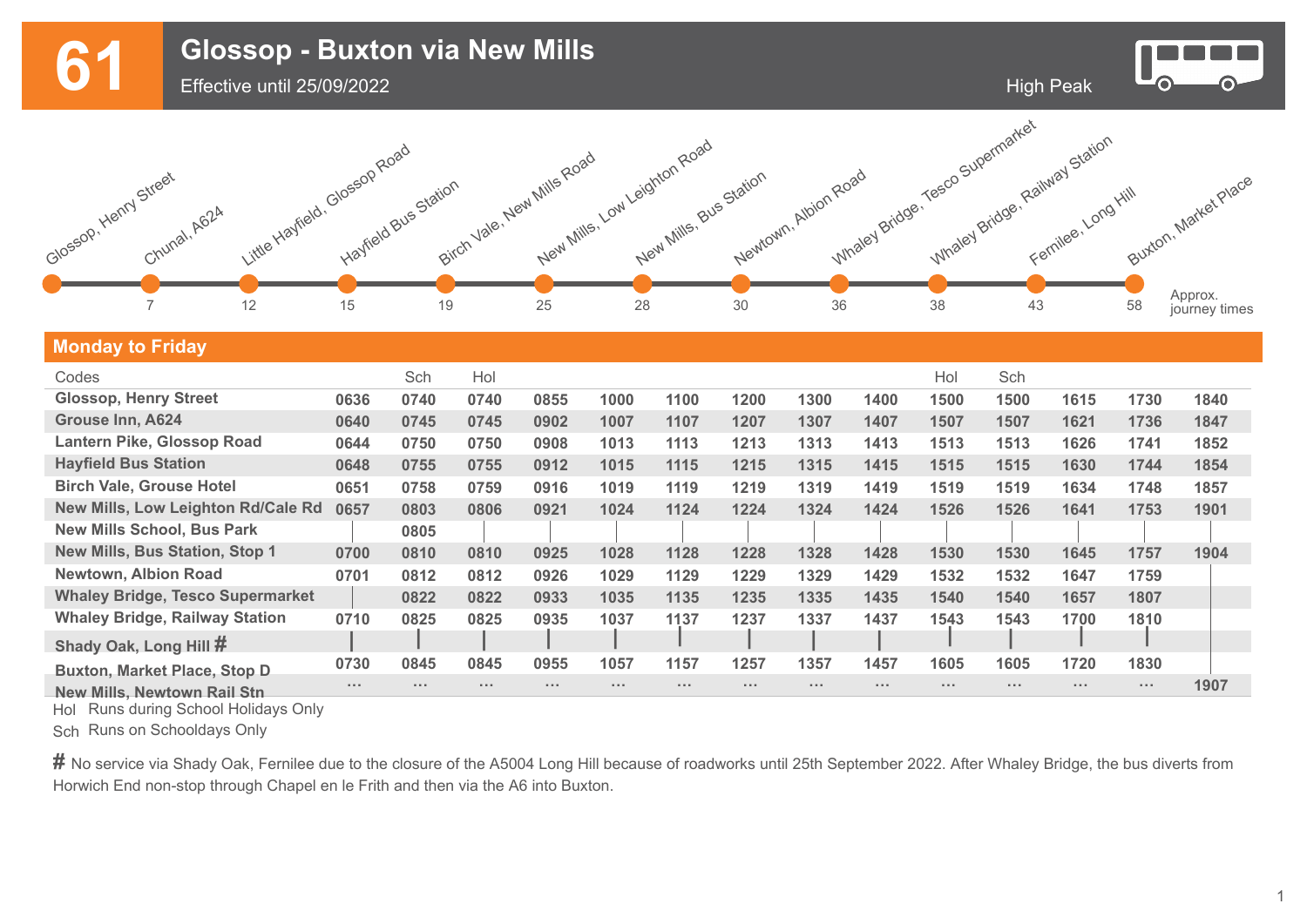**61 Glossop - Buxton via New Mills**<br>
Effective until 25/09/2022



Effective until 25/09/2022



### **Saturday**

| <b>Glossop, Henry Street</b>            | 0800          |                     | 00 |       | 1500 | 1600 | 1700 |
|-----------------------------------------|---------------|---------------------|----|-------|------|------|------|
| <b>Grouse Inn, A624</b>                 | 0807          |                     | 07 |       | 1507 | 1607 | 1707 |
| <b>Lantern Pike, Glossop Road</b>       | 0813          |                     | 13 |       | 1513 | 1613 | 1713 |
| <b>Hayfield Bus Station</b>             | 0815          | <b>Then</b>         | 15 |       | 1515 | 1615 | 1715 |
| <b>Birch Vale, Grouse Hotel</b>         | 0819          | at                  | 19 |       | 1519 | 1619 | 1719 |
| New Mills, Low Leighton Rd/Cale Rd      | these<br>0824 |                     | 24 |       | 1524 | 1624 | 1724 |
| New Mills, Bus Station, Stop 1          | 0828          | mins<br>past<br>the | 28 | until | 1528 | 1628 | 1728 |
| <b>Newtown, Albion Road</b>             | 0829          |                     | 29 |       | 1529 | 1629 | 1729 |
| <b>Whaley Bridge, Tesco Supermarket</b> | 0835          | hour                | 35 |       | 1535 | 1635 | 1735 |
| <b>Whaley Bridge, Railway Station</b>   | 0837          |                     | 37 |       | 1537 | 1637 | 1737 |
| Shady Oak, Long Hill #                  |               |                     |    |       |      |      |      |
| <b>Buxton, Market Place, Stop D</b>     | 0857          |                     | 57 |       | 1557 | 1657 | 1757 |

**#** No service via Shady Oak, Fernilee due to the closure of the A5004 Long Hill because of roadworks until 25th September 2022. After Whaley Bridge, the bus diverts from Horwich End non-stop through Chapel en le Frith and then via the A6 into Buxton.

# **Sunday**

| <b>Glossop, Henry Street</b>            | 0900 | 1100 | 1400 | 1600 | 1800                 |
|-----------------------------------------|------|------|------|------|----------------------|
| Grouse Inn, A624                        | 0907 | 1107 | 1407 | 1607 | 1807                 |
| Lantern Pike, Glossop Road              | 0912 | 1112 | 1412 | 1612 | 1812                 |
| <b>Hayfield Bus Station</b>             | 0914 | 1114 | 1414 | 1614 | 1814                 |
| New Mills, Bus Station, Stop 1          | 0927 | 1127 | 1427 | 1627 | $\sim 100$           |
| <b>Whaley Bridge, Tesco Supermarket</b> | 0934 | 1134 | 1434 | 1634 | $\sim$ $\sim$ $\sim$ |
| <b>Whaley Bridge, Railway Station</b>   | 0936 | 1136 | 1436 | 1636 | $\sim$ $\sim$ $\sim$ |
| Shady Oak, Long Hill #                  |      |      |      |      | $\sim$ $\sim$ $\sim$ |
| <b>Buxton, Market Place, Stop D</b>     | 0956 | 1156 | 1456 | 1656 | $\sim$ $\sim$ $\sim$ |

2